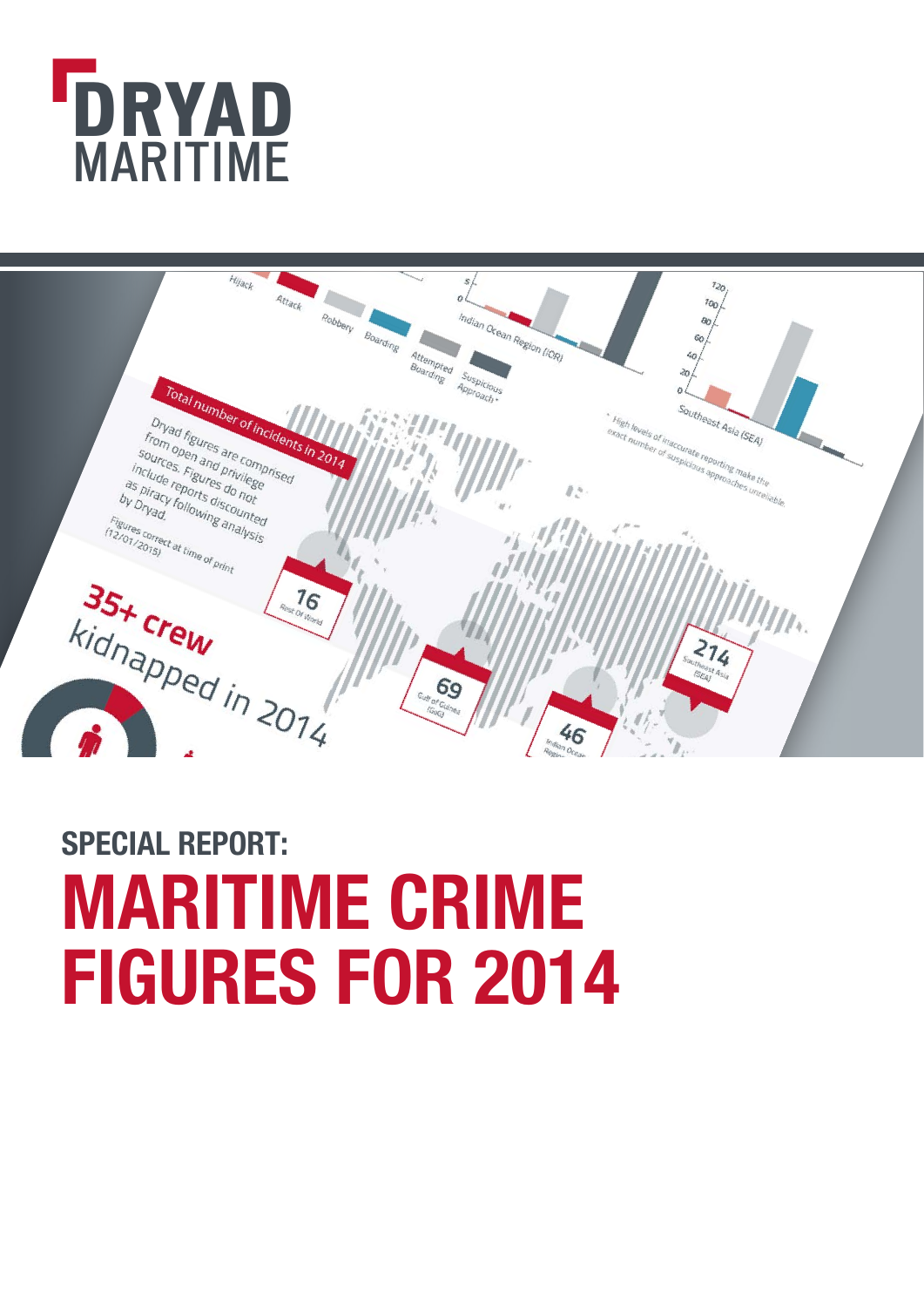# 01 **Gulf of Guinea**

The Gulf of Guinea saw an overall reduction in the number of incidents in 2014: a decrease of 18% when compared to 2013. Despite this overall reduction, the year saw a marked increase in the number of attacks resulting in the kidnap of senior crew from support craft and commercial vessels trading in the region. Fourteen vessels had crew taken captive last year, compared to eight vessels having crew kidnapped the previous year.



Just two of last year's attacks occurred inside Nigeria's 12 nautical mile (nm) territorial waters, with the remainder further offshore where protection from security vessels is less available. A further 14 unsuccessful attacks took place within the Nigerian exclusive economic zone (EEZ). Analysis suggests that the vast majority of these criminal gang attacks were aimed at the kidnap of crew, especially given the areas and weaponry involved. Effective defensive measures employed by crews and security teams meant that these 14 attacks were aborted and were not added to the already higher statistics for kidnap or cargo theft.

This form of maritime crime, a simple extension of a type of crime endemic in Nigeria, is likely to continue in 2015. Victims will likely be released unharmed as long as shipping companies and owners negotiate with the criminal gangs and pay the ransoms demanded. Whilst it is understandable that such ransoms are paid to secure the safe return of crew, such payments will encourage criminals to persist with this lucrative form of maritime crime.

Just three product tankers were hijacked for their cargo of fuel oil during 2014, another steady decrease from a total of five such incidents in 2013 and seven in 2012. The picture could have been a different one with a further five tankers unsuccessfully attacked by heavily armed gangs during

the year. The smaller number of successful attacks was, however, overshadowed by a record demonstration of criminal gang reach when Niger Delta-based pirates hijacked the Liberian flagged tanker, MT Kerala, from its Angolan anchorage – some 900nm from Nigerian waters.

Like the kidnap of crew for ransom, cargo theft is likely to remain on the menu of Nigeria based criminal gangs in 2015. The criminal reach demonstrated with the hijack of MT Kerala, the number of successful and attempted attacks in 2014 and the lack of any evidence that such gangs have been neutralised, suggests that further attempts at cargo theft will take place in 2015 across the region.

\* High levels of inaccurate reporting make the exact number of suspicious approaches unreliable.



25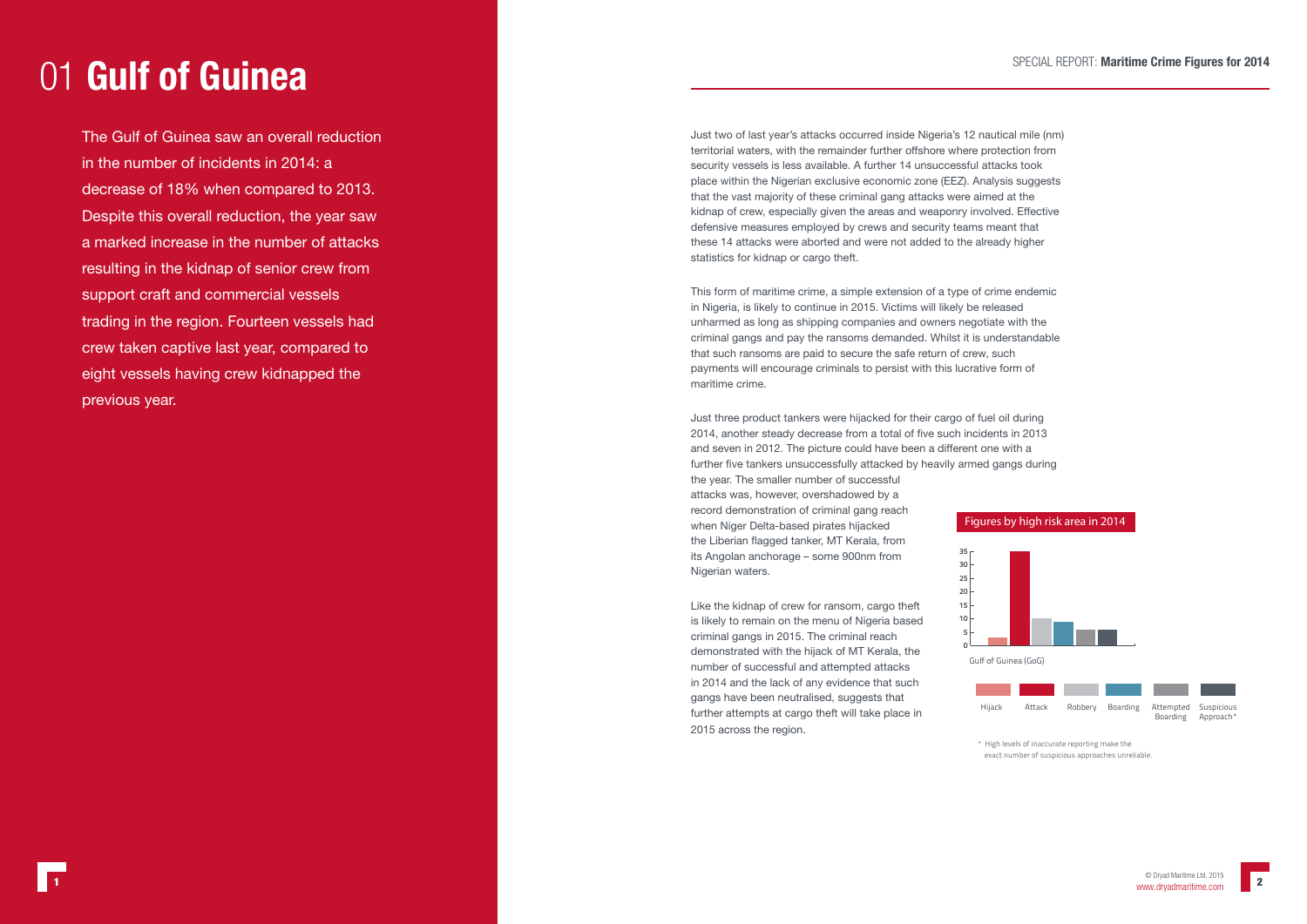# 02 **Horn of Africa**

During 2014 there were only two confirmed attacks on MVs transiting the high risk area (HRA) of the Indian Ocean. MV Nave Atropos was attacked on 17 January south of Salalah and MV Andrea was fired upon from two skiffs 10nm off the Somali coast in February.



During the attack on MV Nave Atropos, the pirates used a previously hijacked dhow (MSV Shane Hind) as a mother ship. Despite almost daily reports of suspicious vessels (dhows, fishing boats and skiffs) these three attacks remain the only ones attributed to Somali pirates. Also of significance is the lack of disruption of potential pirate action groups (PAGs) in 2014. During 2013 over a dozen PAGs were detained and destroyed by coalition naval forces but, with the exception of MSC Shane Hind, no other PAG was detected in 2014. This is the lowest level of pirate activity in more than 15 years.

Somali piracy has declined dramatically in the last two years. The continued presence of large numbers of coalition forces, coupled with increased use of best management practices version 4 (BMP 4) measures and the provision of privately sourced armed security teams, has led to the current situation where the threat is broadly contained, if not eradicated. The risk/reward ratio for the pirates is far less favourable now and they have lost the initiative that they once enjoyed when they were able to strike almost at will. Now, the risk of serious injury or death when attacking MVs carrying armed guards, alongside an apparent lack of suitable platforms with which to launch attacks and the positive law enforcement outcomes evidenced recently have no doubt increased the decline of piracy. However, the conditions ashore in Somalia, which contributed to the escalation of piracy in the first place, have changed little.

With no successful hijackings of MVs since that of MT Smyrni in May 2012, the pirate hijack formula is arguably out of date, especially given the success of coalition force interdiction of open ocean piracy and the deterrent factor

of embarked armed security teams – now far more prevalent than in the heyday of Somali piracy. With this in mind, the most realistic modus operandi is likely to be relatively short-range attacks with single or double skiff attacks close to the eastern shore of Somalia or, more riskily, off the northern shore of Puntland.

In 2015, it is likely that this broad containment of Somali pirates will continue, provided that the measures that have contributed to this favourable outcome continue to be in place. Remove any one of the ingredients that have resulted in the right medicine to combat the pirate threat – coalition forces, armed guards, BMP compliance – and we could see a return to higher levels of pirate action.

\* High levels of inaccurate reporting make the exact number of suspicious approaches unreliable.



0 5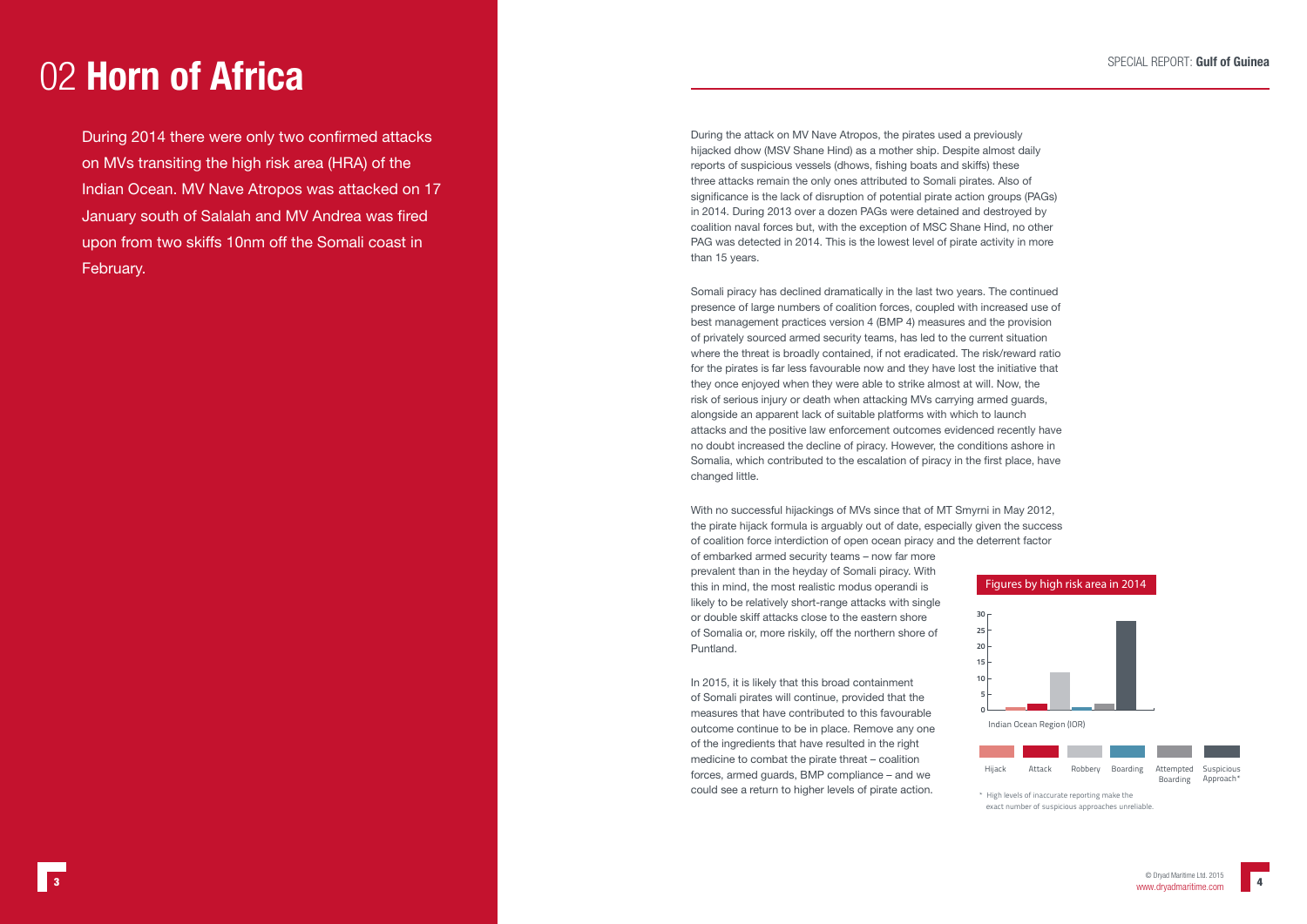## 03 **Southeast Asia**

5

2014 has seen another annual increase in the number of maritime crimes reported across Southeast Asia with a 21% increase in reported maritime crime across the region when compared to the figures for 2013. Dryad's figures show a total of 214 incidents compared to 177 in the previous year. It is notable that the vast majority of these incidents have taken place within 150 nm of Singapore. These figures include the dramatic rise in cargo theft of fuel from tankers operating out of Singapore. The year also saw the tragic death of a crew member as a direct result of criminal activity.

The three main areas of concern are; firstly, the western Singapore Strait, where we have seen an 80% increase in robberies, attempted robberies and vessel boardings during 2014. Secondly, in the anchorages to the east of the Horsburgh Light where petty theft and attempted theft has been rampant; despite an initiative by the Indonesian Maritime Police to patrol the area, 39 vessels have reported theft or attempted theft. Finally, in the South China Sea there have been 12 attempts at hijacking and cargo theft of fuel from small local product tankers, not all have been successful.

Elsewhere we have seen a rise in petty theft across the Bay of Bengal, mostly in the anchorages around Chittagong, Bangladesh and a small rise in incidents off Vietnam and the Philippines. These increases are offset by a marked reduction in petty theft in the major ports of Indonesia, with the anchorages at Belawan, Dumai, Balikpapan, Samarinda, Taboneo and Surabaya all reporting fewer incidents than in 2013. Although it is difficult to prove with certainty, it is likely that better patrolling of these areas by Indonesian maritime security forces has resulted in this positive trend.

There is no reason to believe that the above areas will continue to feature fewer incidents, again provided that preventative security deterrence remains in place. Unfortunately, the three main areas of concern are likely to remain so unless improvements in deterrence and law enforcement interdiction are made. A very real concern is the fact that criminal gangs are becoming more violent and, without arrest and prosecution, they will continue to operate with impunity, resulting in further injuries and possibly more deaths to mariners.

exact number of suspicious approaches unreliable.

\* High levels of inaccurate reporting make the Boarding Approach\*

Hijack Attack Robbery Boarding Attempted

Suspicious

#### Figures by high risk area in 2014

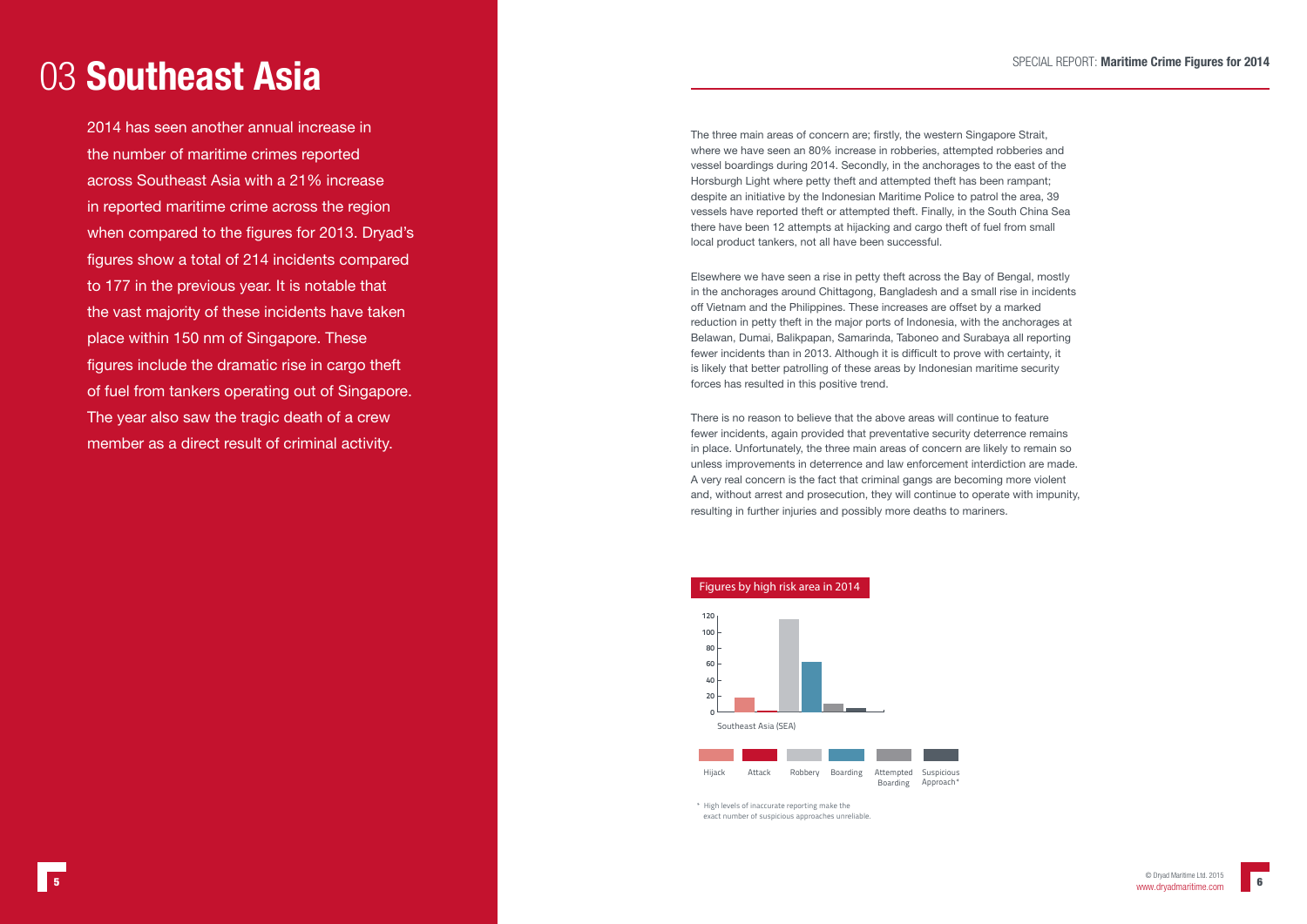# 04 **Rest of World**

Figures for maritime crime in areas outside of those already addressed are small by comparison, with only 16 incidents on Dryad's records for 2014. Ranging from robbery alongside in South America to attacks on yachts in the Caribbean and even the hijack of a sailing vessel in the Mediterranean, these crimes highlight the need for vigilance at sea and in port, and illustrate the need for good awareness of the threats present in the maritime environment.

$$
\boldsymbol{8}
$$

Other types of crime and conflict continue to affect those who rely upon the maritime environment for trade. From criminally sponsored mass migration across the Mediterranean and trade restrictions imposed in Crimea, to ongoing terrorism activity in the vicinity of shipping lanes and the impact of civil war in Libya, mariners are faced with a diverse range of threats which need to be mitigated. The targeting of MT Araevoby Libyan Air Force jets, which resulted in the deaths of two crew members off Derna on 4 January this year, clearly illustrates the need for local awareness and proper risk mitigation in all areas of operation.

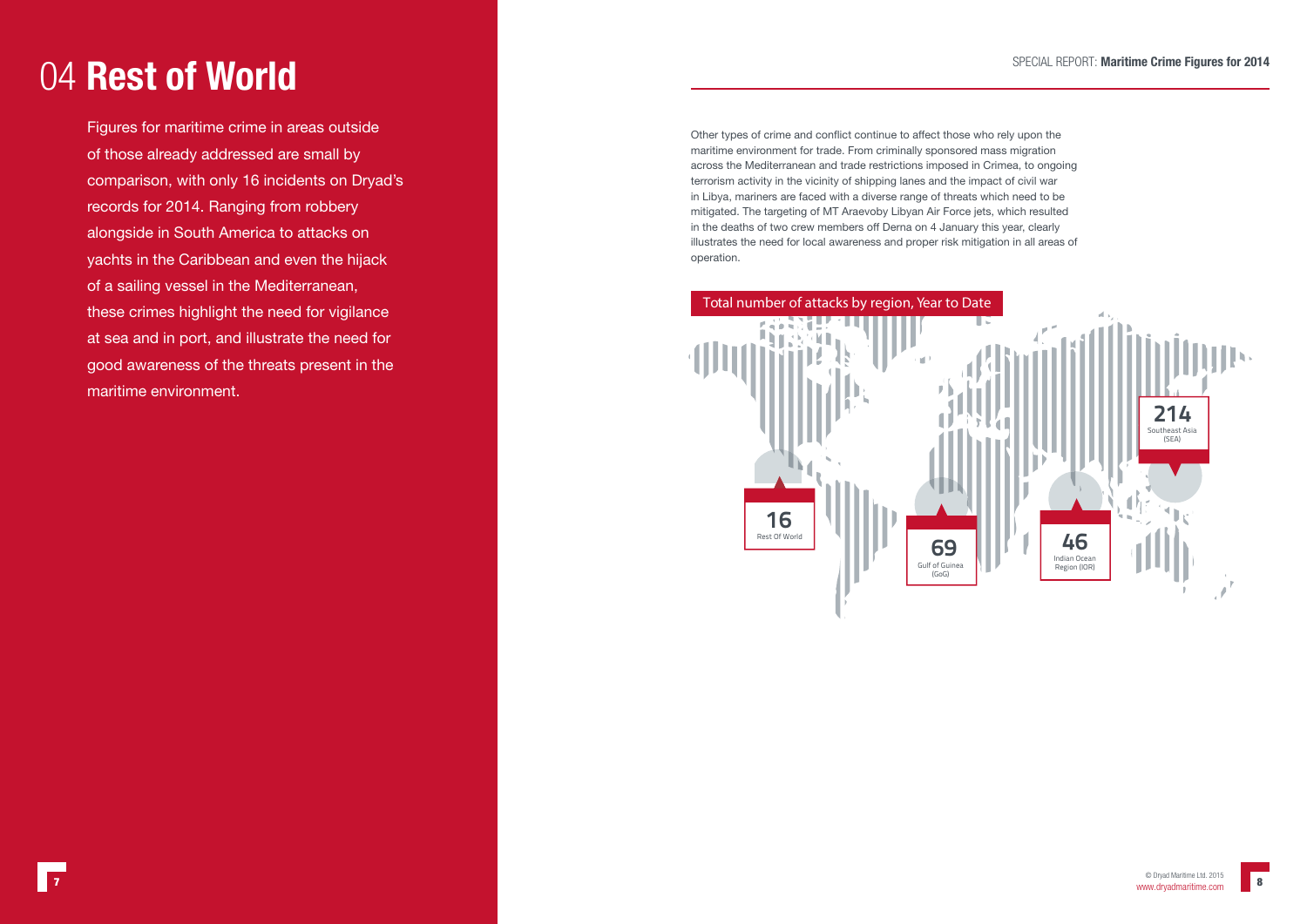### 05 **Conclusion**

The maritime industry and its mariners welcome the continued decline in Somali piracy, but would be wise to avoid any complacency that might emerge from this encouraging picture. When something like the multi-faceted approach to the piracy problem appears to be working, the industry would be ill-advised to change the medicine.



The current situation does, however, present opportunities for more innovative and cost effective approaches to risk mitigation. Armed guards play their part in the HRA and have clearly evidenced their effectiveness in recent years, but they are not needed on all vessels, in all areas and in all environments. Good maritime domain awareness, comprehensive risk assessments and vessel monitoring can be equally effective and more financially attractive in many circumstances.

In the Gulf of Guinea and Southeast Asia, the prognosis is for more of the same with the key concern being the level of violence used by criminals in both areas. Regional issues and the nature of the threat in these areas do not lend themselves to an Indian Ocean type solution, but there is plenty that ship operators and masters can do to reduce the risk of falling victim to crime, either themselves or with professional support.

The year ahead will doubtless present new challenges for the industry, but good preparation and consideration of the diverse range of threats will hopefully result in favourable, downward trends in maritime crime. Outside of the normal areas of maritime crime we are likely to see other risks from terrorism to civil strife. Avoiding complacency, doing the hard miles on risk mitigation and investing in protecting mariners are the absolute keys to success. Let's not have another year where we are reporting the death of mariners!

### 35+ crew kidnapped in 2014



35+ Kidnapped 2

Estimated total number of crew currently in captivity